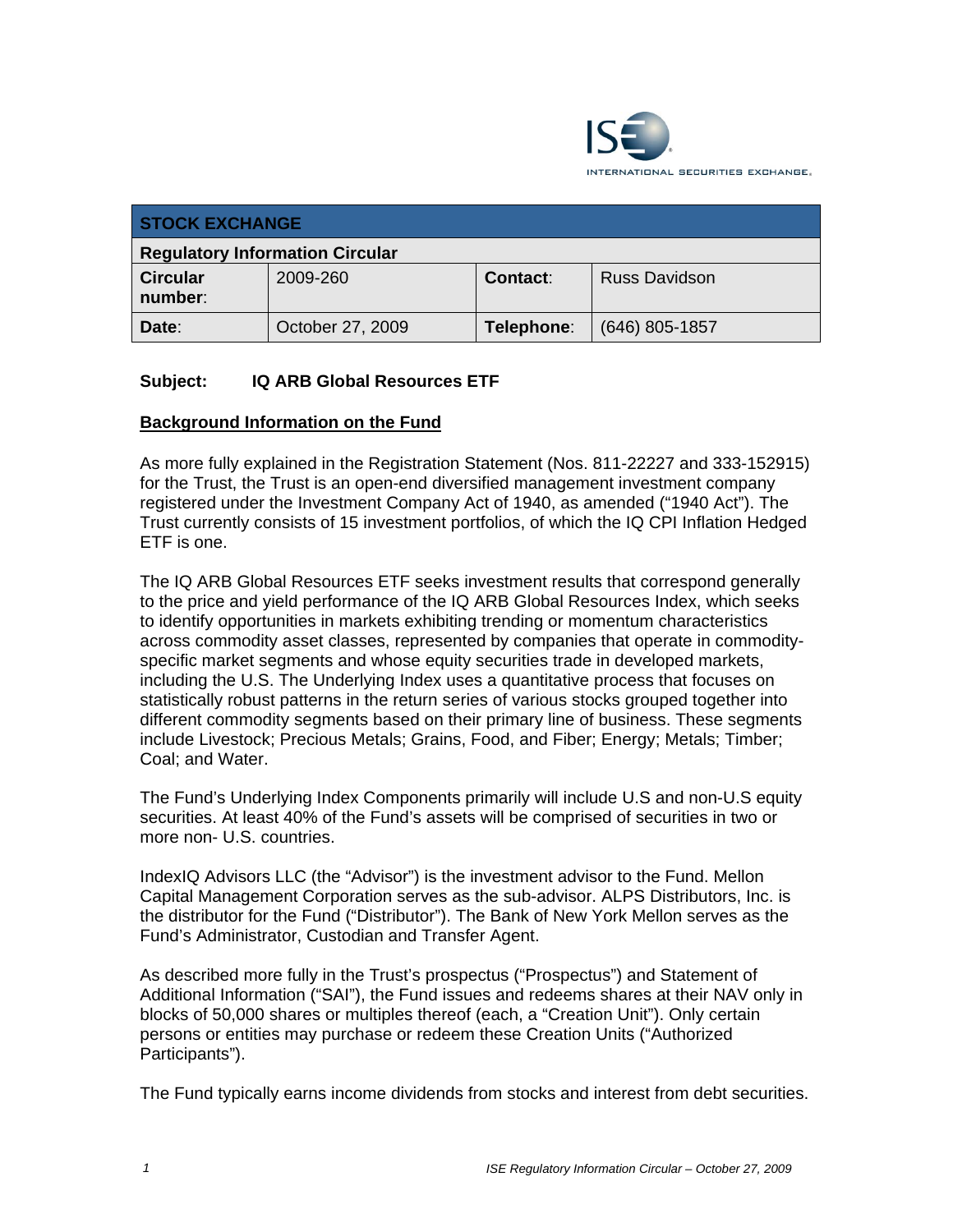These amounts, net of expenses, are typically passed along to Fund shareholders as dividends from net investment income. The Fund realizes capital gains or losses whenever it sells securities. Net capital gains are distributed to shareholders as "capital gain distributions." Dividends may be declared and paid more frequently to improve index tracking or to comply with the distribution requirements of the Internal Revenue Code.

DTC will act as securities depositary for the Shares. The Shares of the Fund are represented by global securities registered in the name of DTC or its nominee and deposited with, or on behalf of, DTC. Except as provided in the Prospectus, certificates will not be issued for Shares.

The NAV per Share of the Fund will be determined as of the close of trading (normally, 4:00 p.m. Eastern Time ("ET")) on each day that the Exchange is open for business (a "Business Day"). NAV is calculated by dividing the value of the net assets of a Fund (i.e., the total value of its assets less all liabilities) by the number of Shares outstanding, rounded to the nearest cent. NAV will be available from the Distributor and will also available to National Securities Clearing Corporation ("NSCC") participants through data made available from NSCC.

The Trust's registration statement describes the various fees and expenses for the Fund's Shares. For a more complete description of the Fund and the underlying index, visit www.indexiq.com.

## **Principal Risks**

Interested persons are referred to the Prospectus for a description of risks associated with an investment in the Shares. These risks include the risk that a Fund's return may not match the return of its index for a number of reasons including the incursion by a Fund of operating expenses and costs not applicable to its index. In addition, as noted in the Prospectus, the Shares may trade at market prices that may differ from their NAV. The NAV of the Shares will fluctuate with changes in the market value of the Fund's holdings. The market prices of the Shares will fluctuate in accordance with changes in NAV as well as the supply and demand for the Shares. Additional risks include Equity Securities Risk; Small-Capitalization Companies Risk; Fixed-Income Securities Risk; Zero Coupon Securities Risk; Value Investing Style Risk; Growth Investing Style Risk; Foreign Securities Risk; Emerging Market Securities Risk; Leverage Risk; Call Risk; Credit/Default Risk; Sovereign Debt Risk; Emerging Markets Sovereign Debt Risk; Derivatives Risk; Counterparty Risk; Liquidity Risk; Valuation Risk; Currency Risk; and Real Estate Securities Risk. Additional risk factors are disclosed in the prospectus for the Fund.

#### **Exchange Rules Applicable to Trading in the Shares**

The Shares are considered equity securities, thus rendering trading in the Shares subject to the Exchange's existing rules governing the trading of equity securities.

# **Trading Hours**

Trading in the Shares on ISE is on a UTP basis and is subject to ISE equity trading rules. The Shares will trade from 8:00 a.m. until 8:00 p.m. Eastern Time. Equity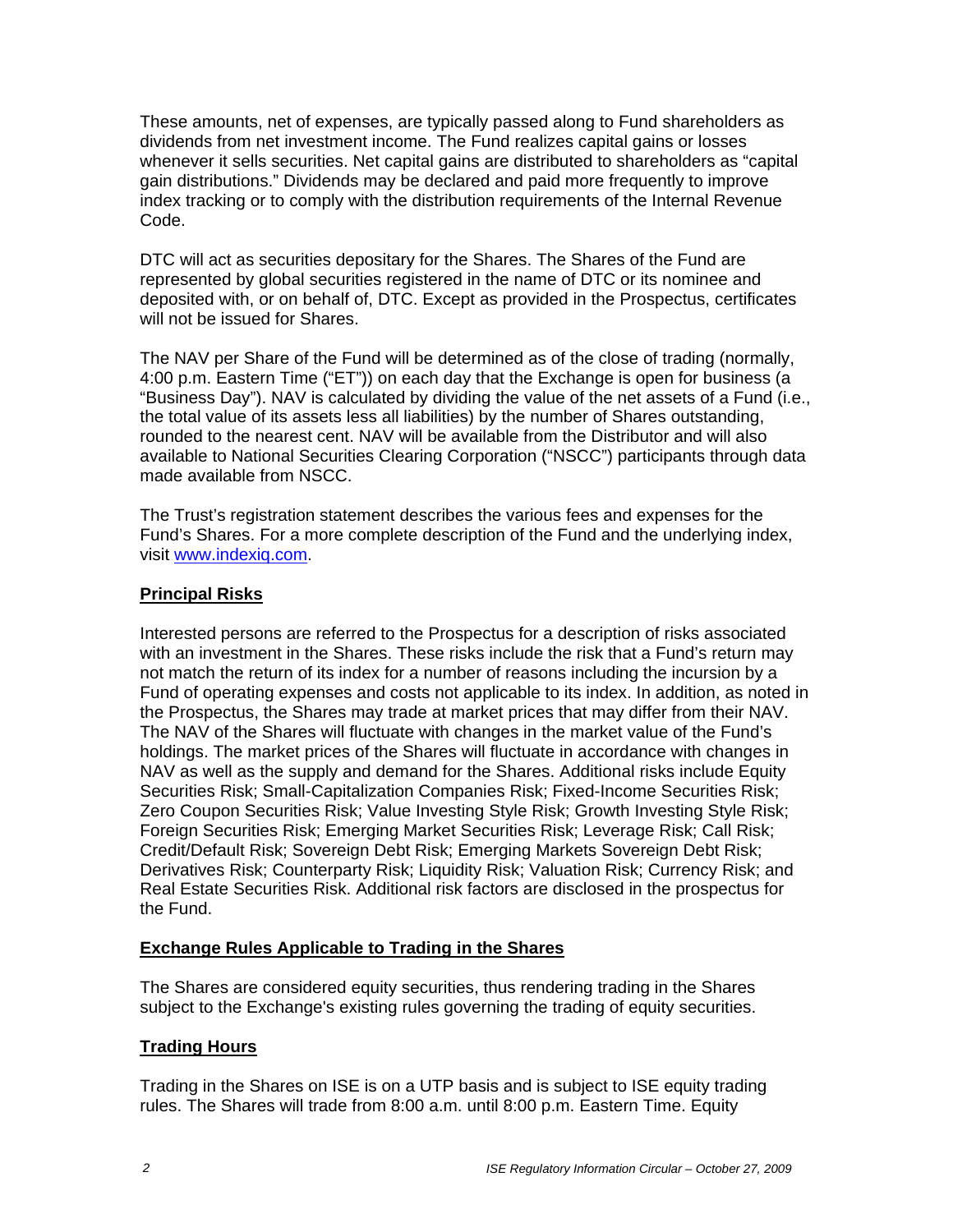Electronic Access Members ("Equity EAMs") trading the Shares during the Extended Market Sessions are exposed to the risk of the lack of the calculation or dissemination of underlying index value or intraday indicative value ("IIV"). For certain derivative securities products, an updated underlying index value or IIV may not be calculated or publicly disseminated in the Extended Market hours. Since the underlying index value and IIV are not calculated or widely disseminated during Extended Market hours, an investor who is unable to calculate implied values for certain derivative securities products during Extended Market hours may be at a disadvantage to market professionals.

#### **Suitability**

Trading in the Shares on ISE will be subject to the provisions of ISE Rule 2123(l). Members recommending transactions in the Shares to customers should make a determination that the recommendation is suitable for the customer. In addition, members must possess sufficient information to satisfy the "know your customer" obligation that is embedded in ISE Rule 2123(l).

Equity EAMs also should review FINRA Notice to Members 03-71 for guidance on trading these products. The Notice reminds members of their obligations to: (1) conduct adequate due diligence to understand the features of the product; (2) perform a reasonable-basis suitability analysis; (3) perform customer-specific suitability analysis in connection with any recommended transactions; (4) provide a balanced disclosure of both the risks and rewards associated with the particular product, especially when selling to retail investors; (5) implement appropriate internal controls; and (6) train registered persons regarding the features, risk and suitability of these products.

#### **Trading Halts**

ISE will halt trading in the Shares in accordance with ISE Rule 2101(a)(2)(iii). The grounds for a halt under this Rule include a halt by the primary market because it stops trading the Shares and/or a halt because dissemination of the IIV or applicable currency spot price has ceased, or a halt for other regulatory reasons. In addition, ISE will stop trading the Shares if the primary market de-lists the Shares.

#### **Delivery of a Prospectus**

Pursuant to federal securities laws, investors purchasing Shares must receive a prospectus prior to or concurrently with the confirmation of a transaction. Investors purchasing Shares directly from the Fund (by delivery of the Deposit Amount) must also receive a prospectus.

Prospectuses may be obtained through the Distributor or on the Fund's website. The Prospectus does not contain all of the information set forth in the registration statement (including the exhibits to the registration statement), parts of which have been omitted in accordance with the rules and regulations of the SEC. For further information about the Fund, please refer to the Trust's registration statement.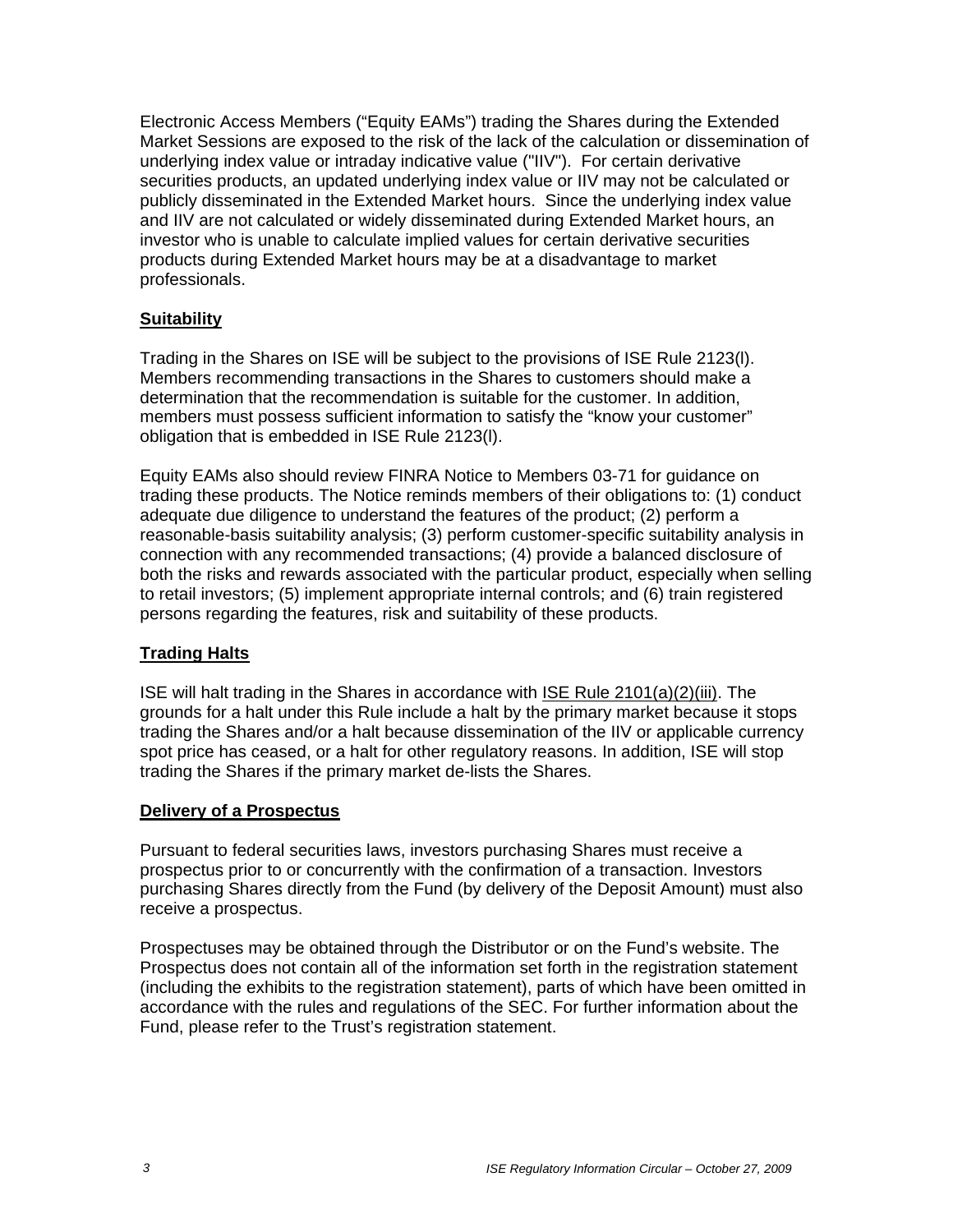#### **Exemptive, Interpretive and No-Action Relief Under Federal Securities Regulations**

The Commission has issued letters dated October 24, 2006, November 21, 2005 and August 17, 2001 (together, the "No- Action Letters") granting exemptive, interpretive and no-action relief from certain provisions of and rules under the Securities Exchange Act of 1934 for exchange-traded funds listed and traded on a registered national securities exchange that meet certain criteria.

#### **Regulation M Exemptions**

Generally, Rules 101 and 102 of Regulation M prohibit any "distribution participant" and its "affiliated purchasers" from bidding for, purchasing, or attempting to induce any person to bid for or purchase any security which is the subject of a distribution until after the applicable restricted period, except as specifically permitted in Regulation M. The provisions of the Rules apply to underwriters, prospective underwriters, brokers, dealers, and other persons who have agreed to participate or are participating in a distribution of securities.

The Commission issued a No-Action Letter by which persons participating in a distribution of shares of a fund may engage in secondary market transactions in such shares during their participation in such a distribution, despite the requirements of from Rule 101 under Regulation M. In addition, the SEC has permitted persons who may be deemed to be participating in the distribution of shares of a fund (i) to purchase securities for the purpose of purchasing creation unit aggregations of fund shares and (ii) to tender securities for redemption in Creation Unit Aggregations. Further, the Commission has clarified that the tender of fund shares to the Fund for redemption does not constitute a bid for or purchase of any of the Funds' securities during the restricted period of Rule 101. The Commission has issued a No-Action Letter to paragraph (e) of Rule 102 under Regulation M which allow the redemption of fund shares in creation unit aggregations during the continuous offering of shares.

## **Customer Confirmations for Creation or Redemption of Fund Shares (SEC Rule 10b-10)**

Broker–dealers who handle purchases or redemptions of Fund shares in Creation Units for customers will be permitted to provide such customers with a statement of the number of Creation Unit Aggregations created or redeemed without providing a statement of the identity, number and price of shares of the individual securities tendered to the Fund for purposes of purchasing creation unit aggregations ("Deposit Securities") or the identity, number and price of shares to be delivered by the Trust to the redeeming holder ("Redemption Securities"). The composition of the securities required to be tendered to the Fund for creation purposes and of the securities to be delivered on redemption will be disseminated each business day and will be applicable to requests for creations or redemption, as the case may be, on that day. This exemptive relief under Rule 10b-10 with respect to creations and redemptions is subject to the following conditions:

(1) Confirmations to customers engaging in creations or redemptions must state that all information required by Rule 10b-10 will be provided upon request;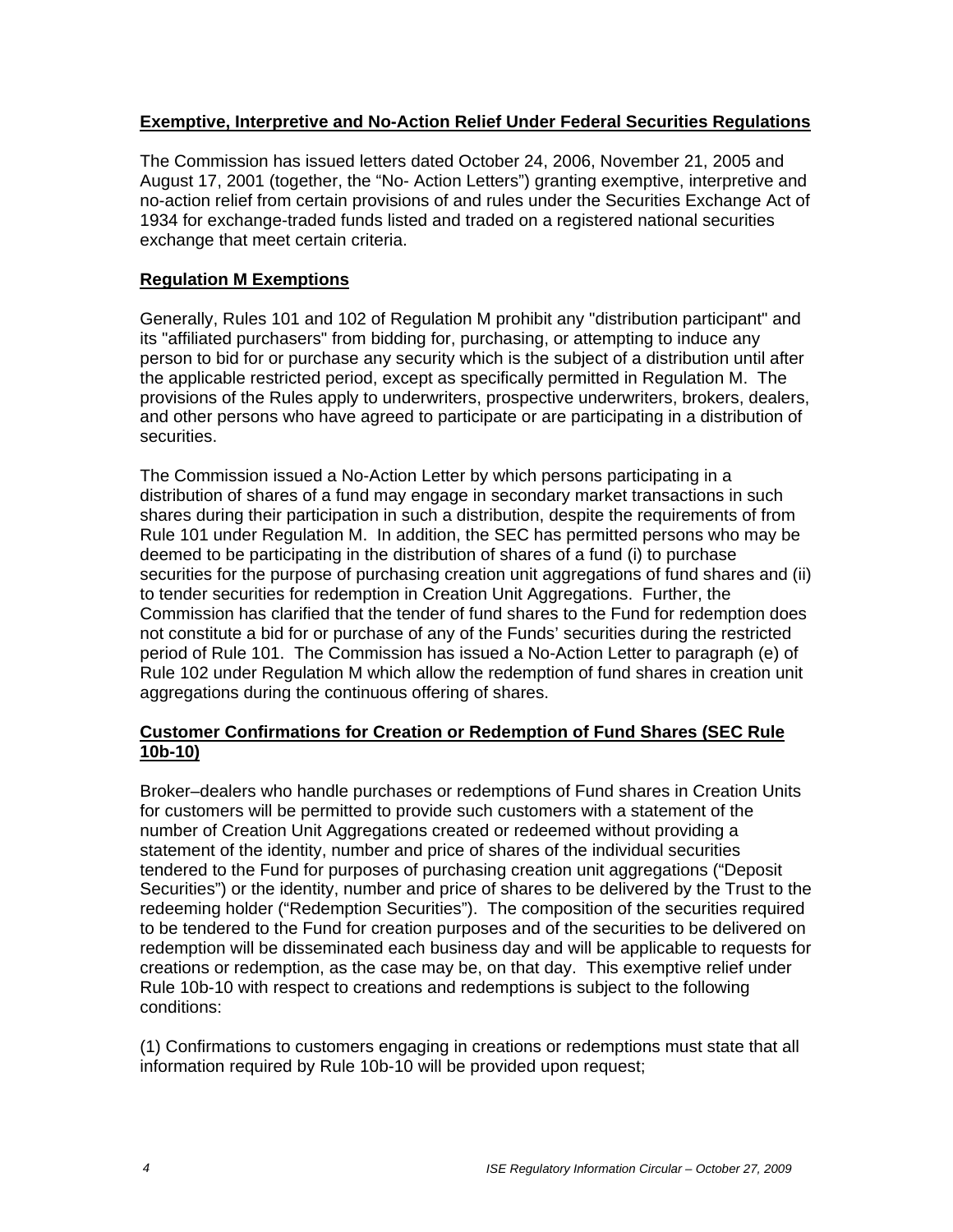(2) Any such request by a customer for information required by Rule 10b-10 will be filed in a timely manner, in accordance with Rule 10b-10(c);

(3) Except for the identity, number and price of shares of the component securities of the Deposit Securities and Redemption Securities, as described above, confirmations to customers must disclose all other information required by Rule 10b-10(a).

## **SEC Rule 14e-5**

The Commission has permitted any person acting as a dealer-manager of a tender offer for a component security of fund (1) to redeem fund shares in creation unit aggregations from the issuer that may include a security subject to such tender offer and (2) to purchase fund shares during such tender offer. In addition, a No-Action has been issued under Rule 14e-5 states that if a broker-dealer acting as a dealer-manager of a tender offer for a security of the Fund purchases or arranges to purchase such securities in the secondary market for the purpose of tendering such securities to purchase one or more creation unit aggregations of shares, it must be made in conformance with the following:

- i. such bids or purchases are effected in the ordinary course of business, in connection with a basket of 20 or more securities in which any security that is the subject of a distribution, or any reference security, does not comprise more than 5% of the value of the basket purchased; or
- ii. purchases are effected as adjustments to such basket in the ordinary course of business as a result of a change in the composition of the underlying index; and
- iii. such bids or purchases are not affected for the purpose of facilitating such tender offer.

# **Section 11(d)(1); SEC Rules 11d1-1 and 11d1-2**

Section 11(d)(1) of the Act generally prohibits a person who is both a broker and a dealer from effecting any transaction in which the broker-dealer extends credit to a customer on any security which was part of a new issue in the distribution of which he participated as a member of a selling syndicate or group within thirty days prior to such transaction. The Commission has clarified that Section 11(d)(1) does not apply to broker-dealers that are not authorized participants (and, therefore, do not create creation unit aggregations) that engage in both proprietary and customer transactions in shares of a fund in the secondary market, and for broker-dealer authorized participants that engage in creations of creation unit aggregations. This relief is subject to specific conditions, including the condition that such broker-dealer (whether or not an authorized participant) does not, directly or indirectly, receive from the fund complex any payment, compensation or other economic incentive to promote or sell the shares of a fund to persons outside the fund complex, other than non-cash compensation permitted under NASD Rule 2830 (I)(5)(A), (B) or (C). See letter dated November 22, 2005 from Brian A Bussey, Assistant Chief Counsel, SEC Division of Market Regulation, to Barclays Global Investors, N.A., dated November 22, 2005. The Commission has issued a No-Action Letter under Section 11(d)(1) of the Act states that broker-dealers may treat shares of a fund, for purposes of Rule 11d1-2, as "securities issued by a registered open-end investment company as defined in the Investment Company Act" and thereby extend credit or maintain or arrange for the extension or maintenance of credit on shares that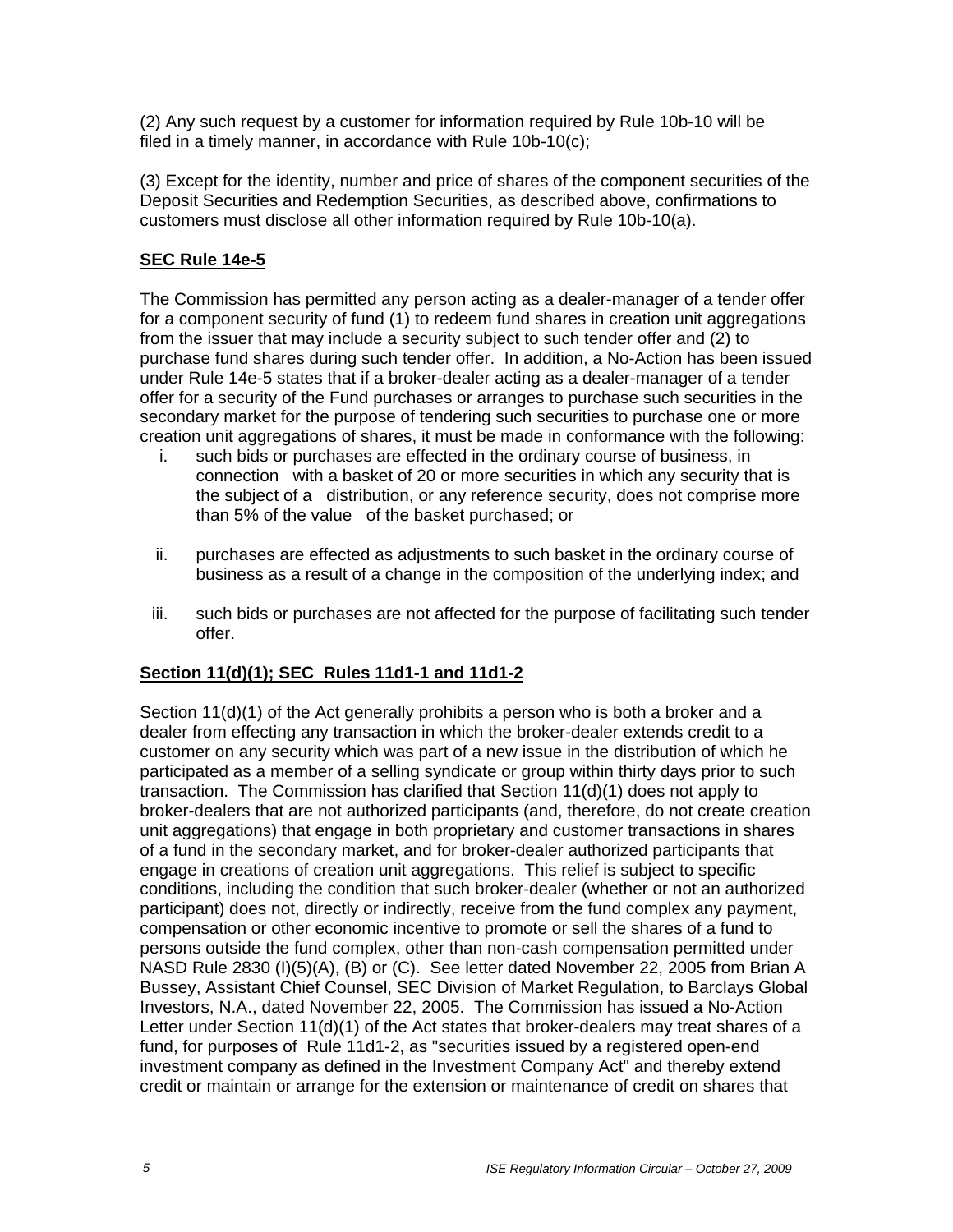have been owned by the persons to whom credit is provided for more than 30 days, in reliance on the exemption contained in the rule.

#### **SEC Rule 15c1-5 and 15c1-6**

The Commission has issued a No-Action letter with respect to Rule 15c1-5 and Rule 15c1-6 as to the required disclosure of control by a broker or dealer with respect to creations and redemptions of fund shares and secondary market transactions therein.

**This Regulatory Information Circular is not a statutory Prospectus. Equity EAMs should consult the Trust's Registration Statement, SAI, Prospectus and the Fund's website for relevant information.**